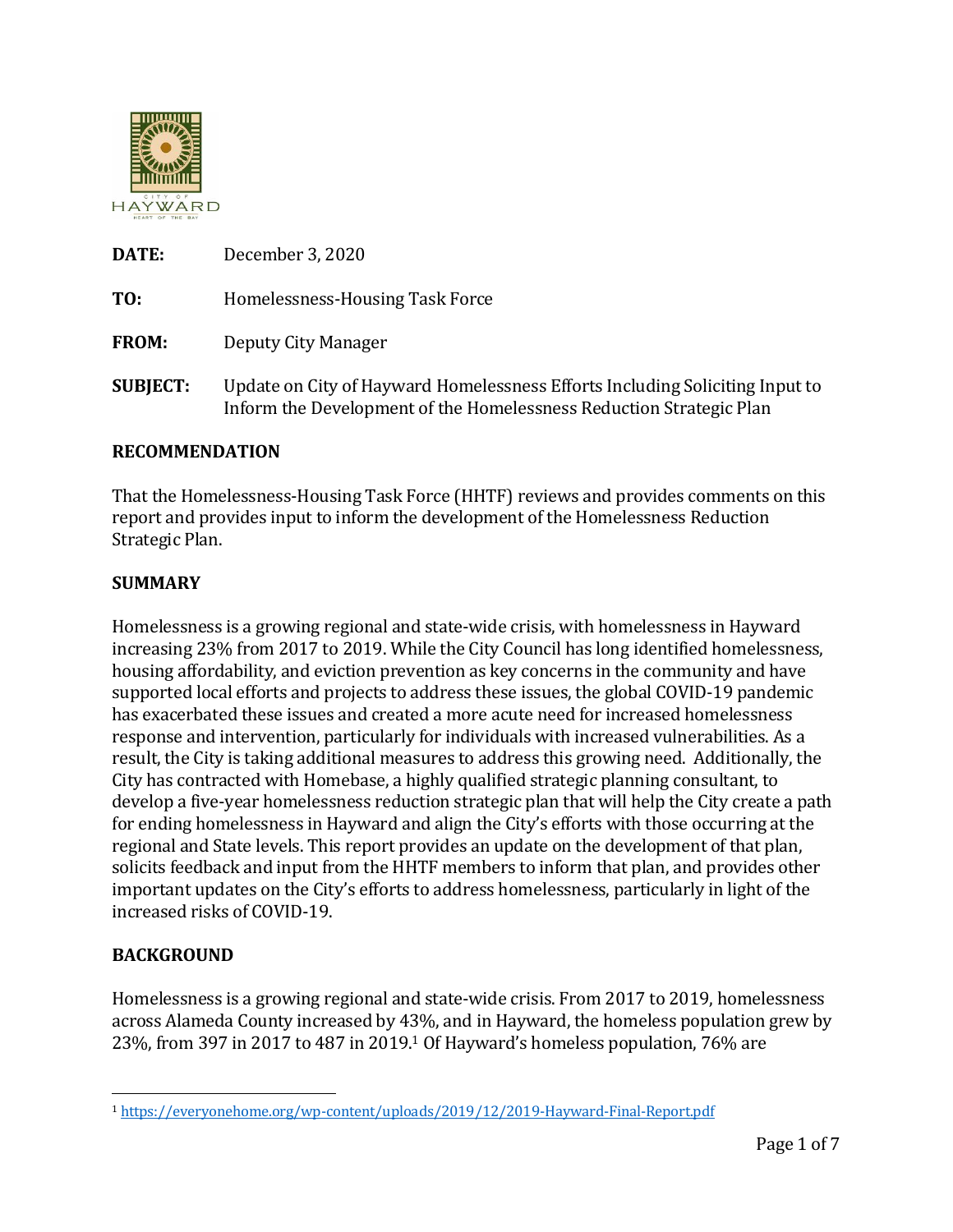unsheltered. Further, many individuals and families have experienced or will experience sudden income loss due to COVID-19, leaving them vulnerable to eviction and homelessness.

The Hayward City Council has long identified homelessness, housing affordability, and eviction prevention as key issues in the community and has supported many local efforts to address these issues. Recent efforts to holistically address these issues include, but are not limited to, the following:

- Development of the Hayward Navigation Center to provide shelter and housing navigation services to homeless Hayward adults;
- Passage of the Residential Rent Stabilization and Tenant Protection Ordinance (RRSO) to reduce displacement of many Hayward renters;
- Inclusion of *Preserve, Protect, and Produce Housing for All* in the Hayward Strategic Roadmap;
- Passage of Temporary Eviction Moratorium through September 2020 for nonpayment of rent and mortgage payments caused by COVID-19 to prevent evictions;
- Passage of Tenant Relocation Assistance Ordinance to align with state law and guarantee assistance to renters displaced due to necessary substantial repairs or health and safety concerns;
- Allocation of over \$900,000 for emergency rent relief grants to support low-income renters and \$75,000 for foreclosure prevention counseling and education for homeowners experiencing financial impacts from COVID-19;
- Allocation of over \$600,000 in CDBG emergency funds for food access and shelter services for unhoused and at-risk individuals;
- Annual allocation of local and federal funds to support projects and programs that address homelessness and housing issues in the Hayward community; and
- Approval of an agreement with Homebase, a strategic planning consultant, on September 22, 2020 to prepare a five-year City of Hayward Homelessness Reduction Strategic Plan (Strategic Plan).

This report provides an update on the development of that Strategic Plan, solicits feedback and input from the HHTF members to inform that plan, and provides other important updates on the City's efforts to address homelessness, particularly in light of the increased risks of COVID-19.

# **DISCUSSION**

# *Homelessness Reduction Strategic Plan Update and Discussion*

# **Progress Update**

Along with City staff, Homebase started work on the Strategic Plan in October. Currently, Homebase staff is conducting background research for the needs assessment and gaps analysis and is reviewing existing research and documentation to synthesize and bring forward useful data to the community to inform decision-making.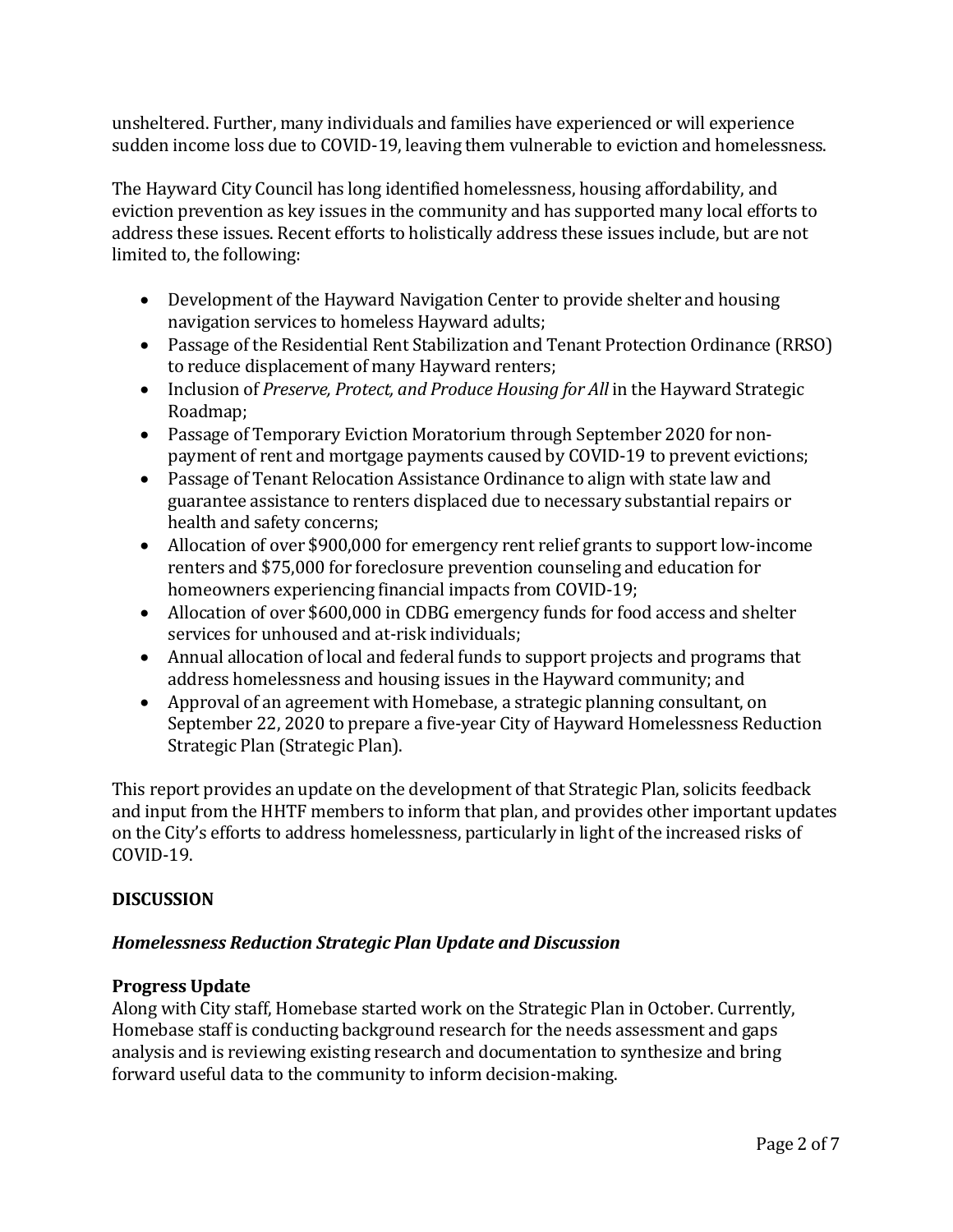Homebase and City staff have also formed the Strategic Planning Steering Committee. The Committee is composed of representatives from sectors including local governments, service providers, homeless advocates, business communities, law enforcement, those with lived experience of homelessness, and other interested parties, including City Councilmember Lamnin. There is a high level of community interest to participate in this process. The Committee will guide the strategic planning process by providing insights, suggestions, and will start the process of building coalitions to carry out the work once the Strategic Plan is approved. The Committee will meet monthly, starting in November, to review data, provide suggestions on the plan components, and offer additional insights into community driven solutions. For example, the Committee may provide input on the development of the planning process, review planning documents, provide feedback on plan goals and format, identify additional stakeholders for inclusion in a larger community process, and finalize action steps.

In early January, Homebase will hold community forums that will allow a wider range of interested community members to provide input and suggestions to be considered in the Strategic Plan. Additionally, Homebase will conduct one-on-one interviews and/or focus groups with key stakeholders, including people with lived experiences of homelessness. A draft of the Strategic Plan is on schedule to be shared with the community in February, and a finalized Strategic Plan is anticipated for completion and recommended approval by May. The Strategic Plan will also help inform the upcoming budget process for fiscal year 2021-2022.

# **Homelessness-Housing Task Force Input**

Homebase would like to explore the following discussion questions with the HHTF in order to gain insight from the unique perspectives of the Task Force members:

- 1. What are your priorities and goals in terms of addressing homelessness? How have those priorities evolved in recent years, and what may continue to change as you look ahead to the next five years?
- 2. What identified gaps or unmet needs are the focus of the Taskforce/Council? Is there missing information you wish you had about homelessness that could further inform the City's approach?
- 3. What potential solutions to address homelessness do you think are the most promising for Hayward? Are there specific programs or models (in the City of Hayward, Alameda County, or from other communities) that you would like highlighted or included in the plan?

# *Homelessness Response Updates*

# **COVID Impact on Homelessness**

As a result of the COVID-19 pandemic outbreak, many individuals and families have experienced or will experience sudden income loss, leaving them vulnerable to eviction and homelessness, with some estimates predicting a 40-45% increase in homelessness nationwide due to the economic impacts of COVID-19.<sup>2</sup> The pandemic has impacted City activities intended to address homelessness as well, including causing an intentional reduction of capacity in the Hayward Navigation Center (HNC).

 **<sup>2</sup> <https://community.solutions/analysis-on-unemployment-projects-40-45-increase-in-homelessness-this-year/>**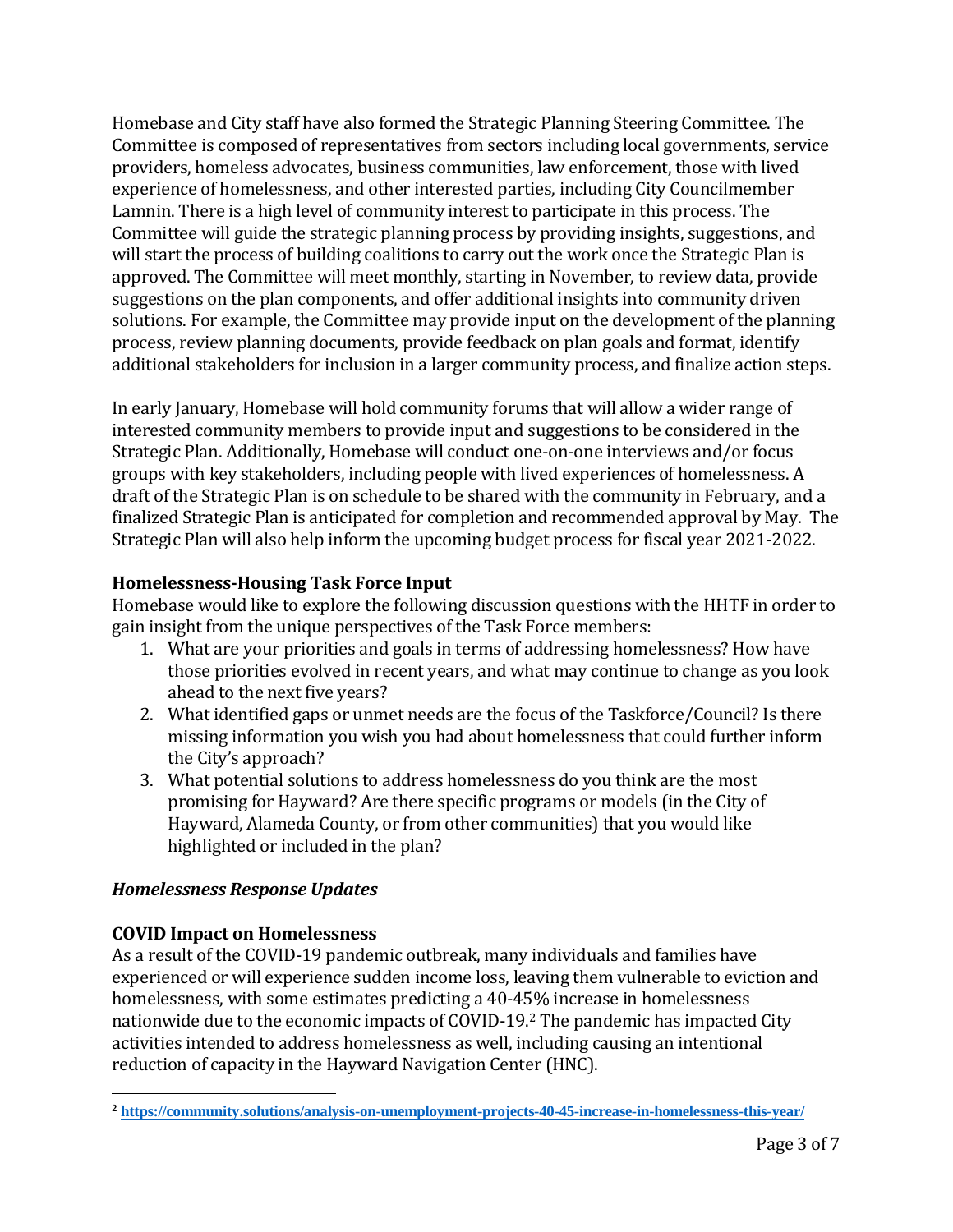In response to the pandemic, the County of Alameda, in collaboration with Alameda County Health Care for the Homeless, the Health Care Services Agency, Abode Services, and the State of California, initiated Project Roomkey. Project Roomkey hotels provide temporary housing for unsheltered residents as part of the emergency response for COVID-19. The program will soon be winding down in Alameda County with many of the hotel leases expiring by the end of the year. As of November 1, 2020, referrals are no longer being accepted for Safer Ground and no additional guests will be placed in Safer Ground sites.

During the pandemic, the prevalence of unsheltered homelessness in Downtown Hayward and near City Hall has increased noticeably. As the prevalence in Downtown Hayward and around City Hall increases, the consequences of unsheltered living, such as public defecation, are also increasing. In an effort to address this, staff have placed portable restrooms outside City Hall, and the Watkins garage restroom will re-open to the public by January 2021. Additionally, Maintenance Services will be hiring two temporary laborers specifically dedicated to this area to provide daily clean-up. The two temporary employees will be responsible for daily pressure washing, litter and trash removal, and providing direct support for HPD in clean-ups in the Downtown area. Based on requests from Downtown businesses and property owners who have experienced increased vandalism and theft in recent months, Hayward Police Department (HPD) has also increased their foot patrol around Downtown Hayward and at City Hall to increase their visible presence. HPD also assists in identifying referrals to the HNC. HPD increased personnel Monday through Thursday during day shifts and Friday through Saturday during evening shifts. HPD meets weekly with the Maintenance Services Department (MSD), Fire, Code Enforcement, and Community Services staff to identify homeless individuals and camps to refer into the HNC.

### **Hayward Navigation Center**

Opened on November 18, 2019, the HNC recently celebrated its one-year anniversary. Due to the COVID-19 pandemic, it was necessary to decrease the capacity at the HNC from a 45-bed capacity to 25-bed capacity. Because of the reduced capacity, Bay Area Community Services (BACS) had significant contract savings, which will allow for funds previously allocated for their FY 2021 contract to be used for additional homelessness reduction efforts, including a proposed hotel project described in greater detail below.

In October 2020, four RV Trailers were placed on-site to increase the capacity up to 32 beds. Additionally, as part of the 2019 CDBG Annual Action Plan, \$161,200 was allocated for the purchase of an additional residential trailer at the HNC. With a third trailer on-site, the HNC capacity will be increased to 45-beds while allowing for adequate social distancing.

In the first year of implementation, there have been 91 clients at the HNC. Over half (57%) of HNC clients were non-white, with 42% identifying as Black or African American. Approximately one-third (31%) identified as Hispanic or Latinx. Almost half (47%) identified as chronically homeless. Of the 91 HNC clients, 45 exited to permanent housing and 30 are currently still enrolled at the time of this report writing. The majority of clients who moved out to permanent housing (71%) did so through rapid re-housing, with clients receiving temporary housing subsidies.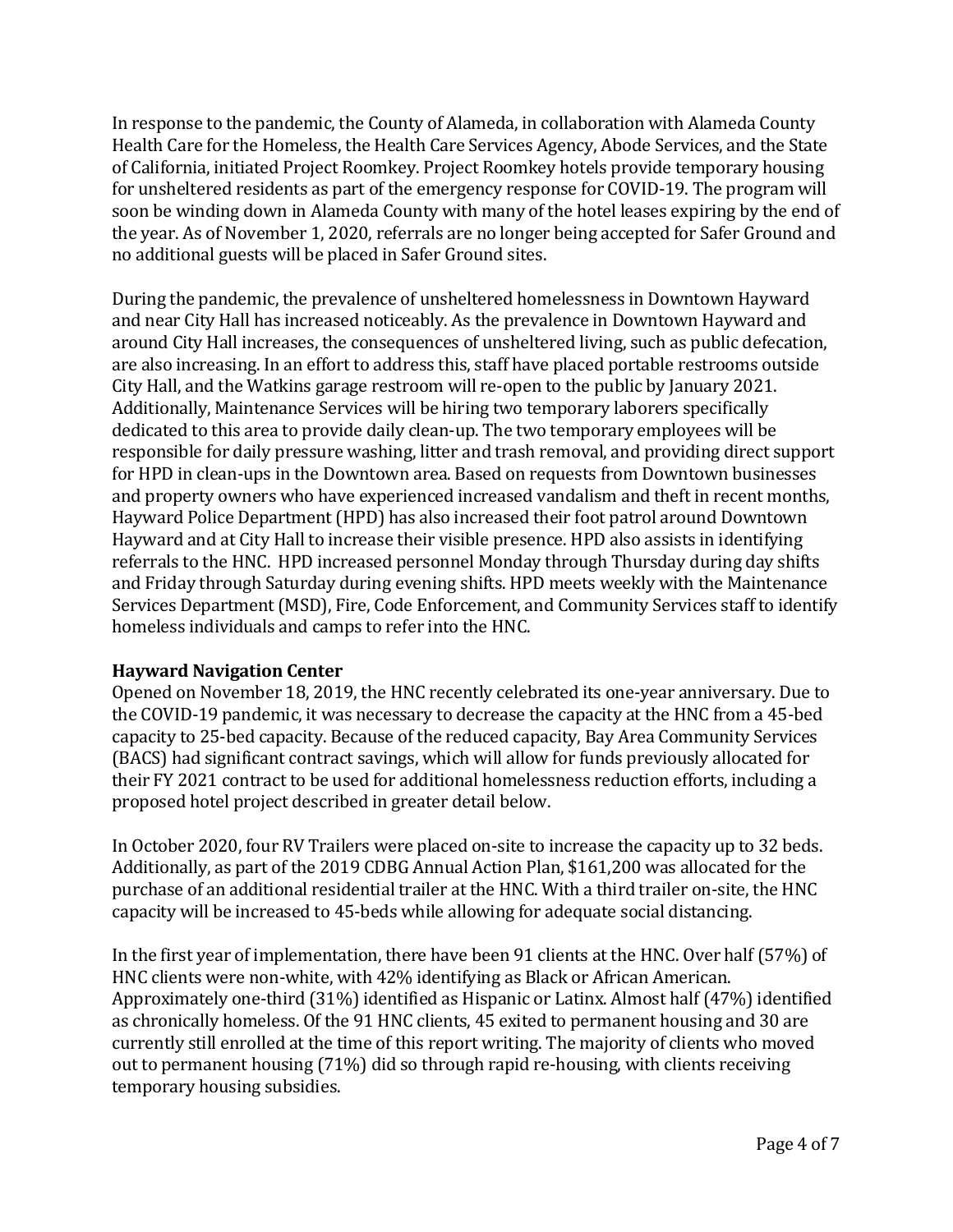In addition to operations of the HNC, staff entered into a contract with California State University, East Bay, to conduct an independent evaluation of the Navigation Center. As a requirement of the Prop 47 grant, the evaluation will have a component that looks at implementation successes and challenges, and an outcome component that examines the extent to which the HNC is meeting its goals, including reducing recidivism among clients with a history of justice involvement. As part of this evaluation, researchers will conduct focus groups and/or interviews with HNC clients to ensure the voices of individuals with lived experiences are heard and centered in the evaluation. Researchers will also interview BACS staff and Hayward Police Department officers who work on the City's homelessness response team to further understand implementation successes and challenges.

### **Hayward Navigation Center Annex Project**

With the decompression of the HNC from 45 to 25 beds and the inability of vulnerable individuals experiencing homeless to safely reside in congregate shelter, staff is working on a proposal to develop a Hayward Navigation Center Hotel Annex Project (HNC Annex). The HNC Annex would provide 30-35 vulnerable homeless individuals with temporary isolation shelter (up to six months) and housing navigation services to exit into permanent housing. The program design would mirror that of the HNC but would be housed out of a local hotel to provide isolation shelter to those with increased vulnerabilities. <sup>3</sup>

Staff has identified three hotel providers who expressed interest in partnering with the City to house this program and is discussing further the details of a potential contract with them before selecting a preferred hotel operator. Staff will be recommending that the City Council authorize the City Manager to take emergency actions to implement this project within a predetermined budget authority (similar to Council approval of the HNC) at the December 8 Council meeting, including authorization to enter into a contract with a preferred hotel operator and social services provider. Should Council approve the HNC Annex project, staff will finalize an agreement with a preferred hotel operator, based upon cost efficiency, site accessibility, and other relevant factors. The City would also contract with BACS, the existing operator of the HNC, to provide supportive services to leverage existing staffing structures already in place and cut down on contract expenditures. Services provided at the HNC Annex would include care coordination and housing navigation, residential counseling, flexible funding to support success in permanent housing, and three meals daily.

### **ECONOMIC IMPACT**

There is a positive economic impact from reducing homelessness and poverty and moving individuals into permanent housing as part of the City's strategic response to homelessness, including the HNC and HNC Annex.

# **FISCAL IMPACT**

**<sup>3</sup>** Vulnerability is defined as an individual who is at high-risk of complications (including death) if infected with COVID-19. The City of Hayward is using the definition provided by Alameda County's Safer Ground program. [\(https://www.achch.org/safer-ground-hotel-voucher-program.html\)](https://www.achch.org/safer-ground-hotel-voucher-program.html)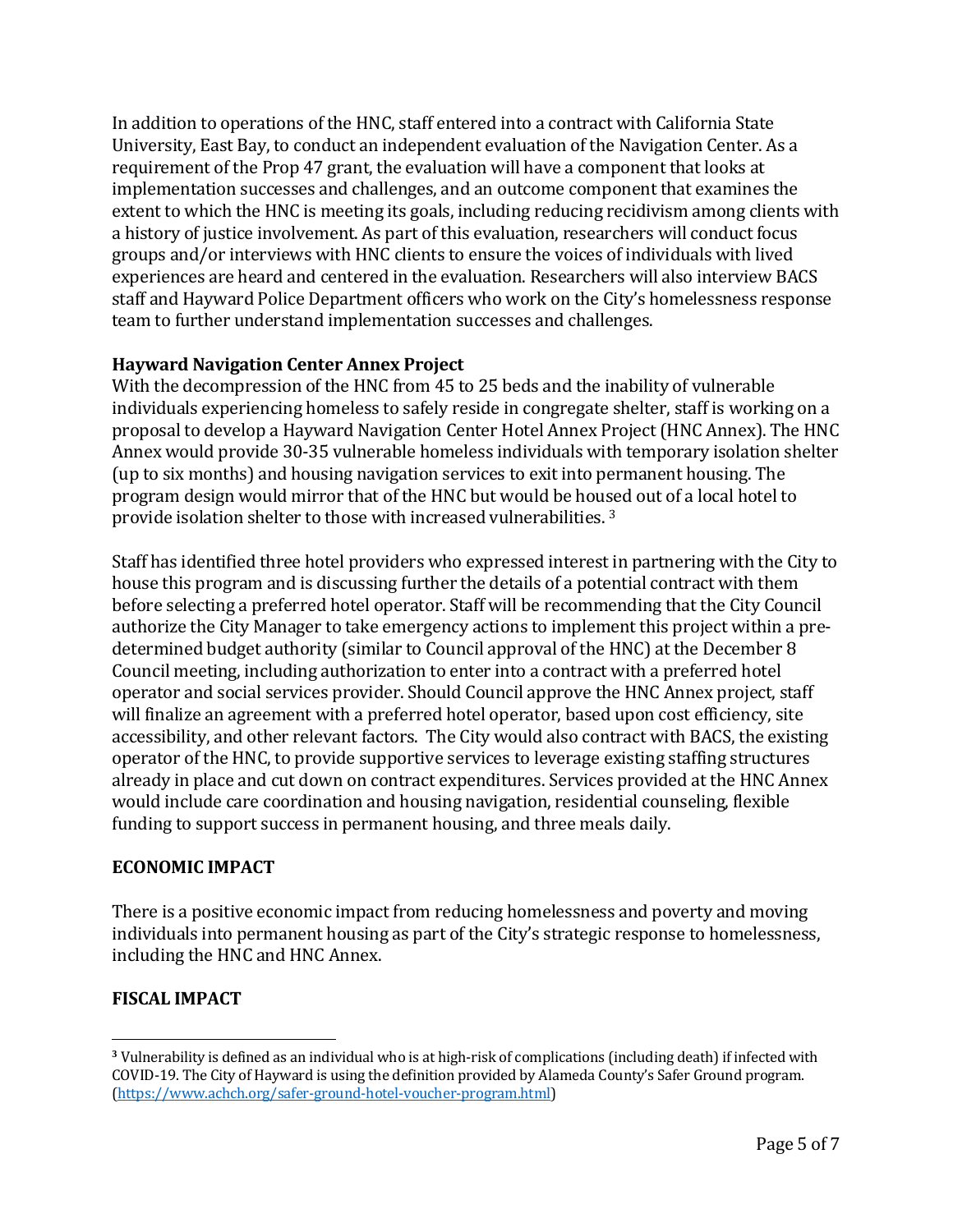The Homebase agreement was funded through the City's CDBG entitlement allocation, using part of the twenty percent of funds allowed for planning and administrative costs. Therefore, there is no impact to the City's General Fund.

The funding plan for the HNC Annex will be presented to Council as part of the 12/8 report.

## **STRATEGIC ROADMAP**

This agenda item supports the Strategic Priority of Preserve, Protect & Produce Housing. Specifically, this item relates to the implementation of the following projects:

1b. Oversee operations of the Navigation Center

2a. Create a Homelessness Reduction Strategic Plan modeled on an empowerment approach and best practices, as well as after Alameda County's EveryOne Home Plan

### **PUBLIC CONTACT**

In February 2020, staff provided a homelessness update and received Council's approval on the EveryOne Home plan, as well as the City's local plan for addressing homelessness. Staff received approval from Council on September 22, 2020, to contract with Homebase to develop a strategic plan for reducing homelessness in Hayward. Additionally, staff provided an overview of the HNC Annex project to the Community Services Commission (CSC) on November 18, 2020. Comments from the CSC on the HNC Annex project will be integrated into the staff report for the December 8, 2020 City Council meeting. Further, staff and Homebase will provide an update and solicit input on the Strategic Plan from the CSC on December 16, 2020.

### **NEXT STEPS**

Over the next several months, staff and Homebase will be working on multiple fronts to prepare a plan that addresses homelessness in Hayward, with a focus both on long term solutions and on emergency response to current needs exacerbated by COVID-19.

Specific to the strategic plan, Homebase will integrate feedback from the HHTF with input and findings from providers, community meetings, focus groups and the CSC. Staff will return with a draft plan for Council approval in Spring 2020, which will inform Fiscal Year 2021-2022 budget discussions.

| Prepared by:    | Amy Cole-Bloom, Management Analyst II<br>Jessica Lobedan, Management Analyst II      |
|-----------------|--------------------------------------------------------------------------------------|
| Recommended by: | <b>Monica Davis, Community Services Manager</b><br>Jennifer Ott, Deputy City Manager |